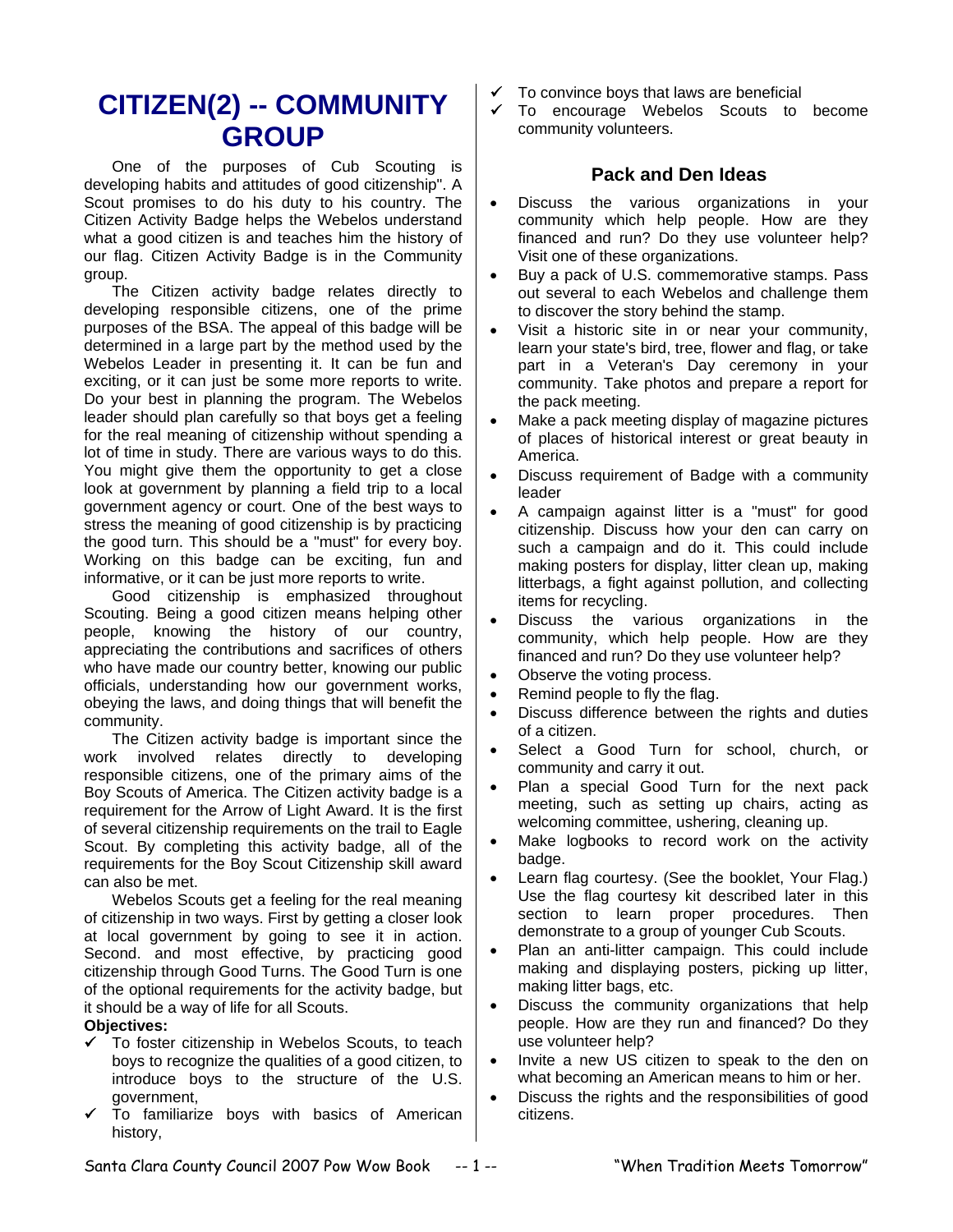- Invite a local public official to talk with the den about government. This might be a city council member or clerk.
- Invite a guest speaker from a local community board to explain his/her duties and tell the Scouts why he/she volunteers time.
- Fly a flag at home, particularly on appropriate occasions.
- Learn more about your community. Your local historical society can help with this.



- Make and hand out small posters showing how to raise and lower the flag; give a demonstration on folding the flag.
- Make "GET OUT AND VOTE" door hangers and help the pack place them on every door in your neighborhood. Remember - DO NOT put them in the mailbox. It is against the law!

#### **Ceremonies**

Have two Webelos hold the U.S. flag.

**Narrator:** The 13 stripes of alternating red and white remind us of the original 13 founding colonies and of the brave people who have courageously risked their lives - and sometimes lost them - to make the United States of America a democracy of the people, by the people, and for the people.

Each of the 50 stars represents one of our sovereign states and the opportunity and freedom we enjoy. Let us join now in singing "God Bless America." (Song leader leads song.)

## **Skit**

#### **The Greatest President-**

**Scene:** First boy is sitting on stage looking sad and thinking very hard. Other boys come on stage talking to each other. They walk over to the first boy.

- **Cub # 1:** You look upset. What's the matter?
- **Cub # 2:** I've got a problem. I'm supposed to write a report on the greatest President that the United States has ever had, but I don't know who that is. Do you guys know?
- **Cub # 3:** I think George Washington was the greatest President we have ever had. After all, he became our leader after the Revolutionary War and helped mold the United States into a great nation.
- **Cub # 4:** Oh, no! Abe Lincoln was our greatest President. He was President during the Civil War and fought to free the slaves and reunite all the states.
- **Cub # 5:** I think John Kennedy has to be the greatest. Look how well he handled the Russians when they were installing missiles in Cuba.
- **Cub # 6:** Don't forget Harry Truman. It was his decision that won World War II for us.
- **Cub # 7:** You're all wrong! I know who the greatest President is. You hear on the radio and TV and see it in the newspaper all the time.

**Others:** Yeah? Who?

**Cub #7:** The man who wants to be elected the NEXT president!

## **Games**

**American Heritage-** Find pictures of well-known buildings, symbols or people and tape each one onto construction paper. (Example: White House, Uncle Sam, President Clinton, Eagle, plus some harder ones like the Presidential Seal or your state Governor.)

- $\checkmark$  Number each picture and then hang on the wall.
- $\checkmark$  Give each boy a paper and pencil and have them list numbers down the side.
- $\checkmark$  Set a time limit, ask the boys to circulate, look at the pictures and write down the names.
- $\checkmark$  The den historian is the person who has the most written down correctly at the end of time.
- Be sure to review all the answers out loud so all can hear the correct answers.

#### Flying Flags-

Buy a bunch of small plastic flags.

Divide them up to all the den members during the closing ceremony.

Tell them to carry the flags around this week and give them to people who are being "Good Citizens," explaining why.

#### **Citizen Test-**

Divide den into two teams.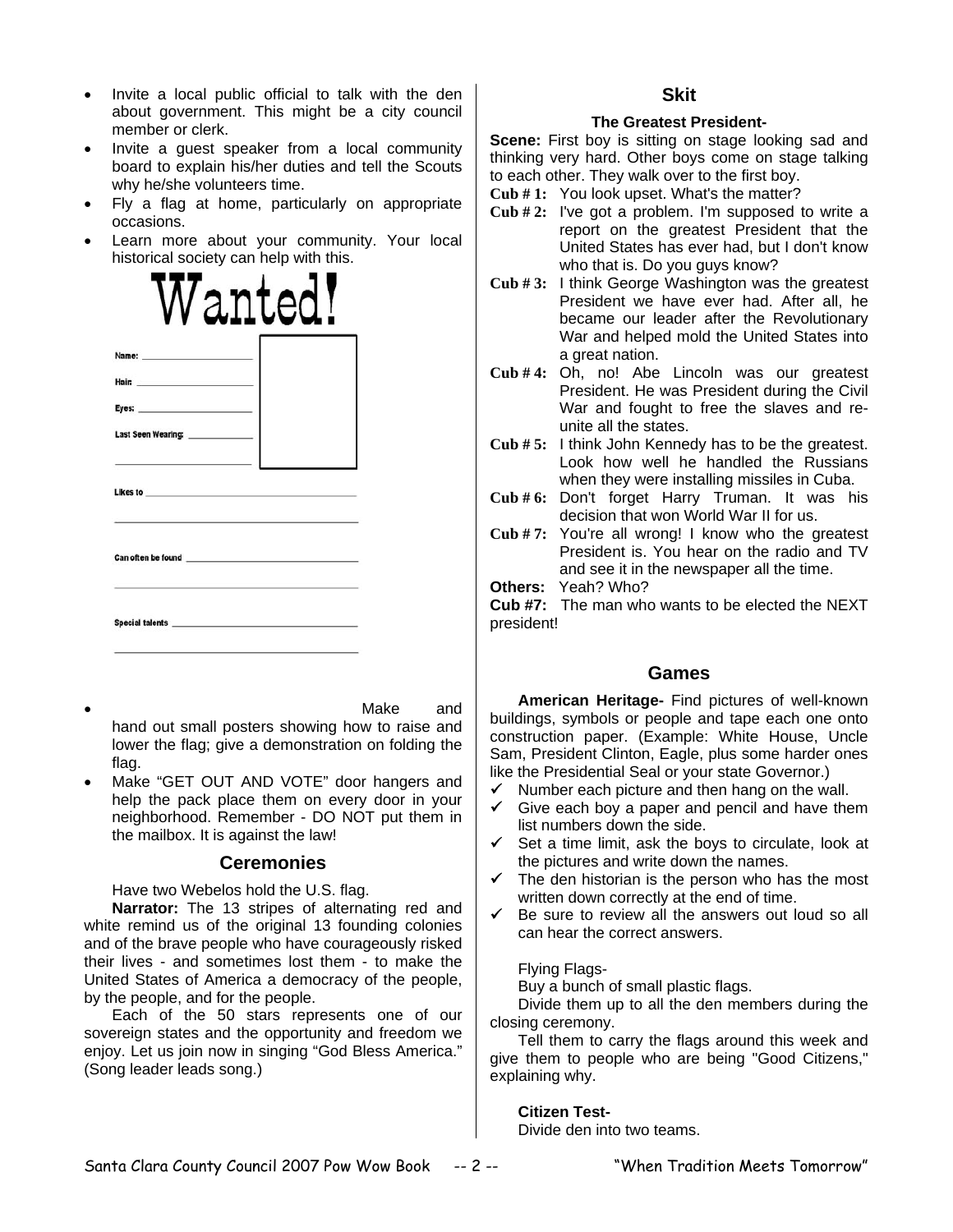They line up facing each other with a wide space between them.

The leader asks each player a question (Questions should be made up from the requirements for the Citizen Activity Award)

A correct answer entitles that whole team to take one step forward.

An incorrect answer passes to the other team.

The members of first team to cross the other's starting line are the Good Citizens for the Day.

#### **Heads Of Government Game-**

Material needed: Pictures of government officials from newspapers or magazines, nametags with the officials' names written on them.

- $\checkmark$  Have Webelos match the correct name with each official.
- $\checkmark$  You may wish to try this at the local, state and federal government levels.

# **Newspaper Study**

**Material needed:** One current newspaper per team. Divide boys into teams.

- $\checkmark$  On signal, each team starts a search for news items that illustrate good citizenship.
- $\checkmark$  Team with the most clippings in a given time period is the winner.

#### **Build A Flag-**

**Materials needed:** For each team, 1 set of the five US flags shown in Citizen section of the Webelos handbook. Each flag is to be on a standard letter size sheet of cover stock or paper. This can be done with a color printer, copier or by hand drawing a set of the flags for each team. When the copies are ready, cut each flag picture into 2 pieces, the stripes and the field of stars. Prepare cards with the name of each flag and year of each flag. A corkboard and pushpins are needed. Divide Webelos into two teams. First boy from each team runs to his team's pile of pieces, grabs a stripe piece and a push pin and pins it to the corkboard. He runs back and touches off the second boy, who pins up the star field piece that matches the striping. Next team member matches appropriate flag name and fourth member pins up the year of the flag. Continue to rotate until all five flags have been properly constructed, named, and dated.

## **Crafts**

#### **Wanted: Good Citizen Poster Project-**

Imagine the type of citizen you would want to be part of your community.

How would that person act?

What would that person look like?

Design a WANTED poster of the ideal citizen.

Cut and paste a picture or photo on a sheet of paper of the citizen you are wanting. It can be a picture or photo of someone you cut from a magazine or you can draw a picture of a real or pretend person.

Then, describe the person physically and also describe his/her personality traits.

Example:

WANTED person with good humor, a concern for others and ability to get along with others. Then, complete the following statements on your poster:

This person was last seen in

He/she was, once again **Example 18** showing himself/herself as an active and responsible citizen. If you have seen or have any information about this person, please contact . This person is an ideal citizen because

**Good Turns**- **Patriotic Wall Plaque-** Using a copy of the Declaration of Independence, Bill of Rights or the Gettysburg Address make a wall plaque by mounting one of these on ¼ inch plywood shaped into the design of a scroll.

Make your scroll slightly larger than your copy.

Finish plywood by sanding, staining a natural color and varnishing -- or leave the wood grain and color show through by eliminating stain and just finishing with varnish.

## **Activities**

Plan a special Good Turn to do at the next pack meeting.

Perhaps setting up chairs, cleaning up, bringing food or drinks…

Offer to help the school or church with the overflowing Lost and Found.

If items have not been recovered at the end of the school year, sort and wash them and take them to Goodwill or another organization.

Arrange for a tour while you're there, to see how their organization helps other people.

Get ideas for what else you can do…

Go around your neighborhood and remind people to fly their flags on the next holiday…

Ask at city hall what a den of Webelos could do to help the city with a job…

#### **Scavenger Hunt-**

Arrange a tour of a local government building.

Make up a scavenger hunt based on the example below.

Contact the public relations department if you need help or visit the building yourself to make up the game.

Upon arrival at the building, divide the Webelos into teams.

Set a time limit and place to meet to compare answers.

- **1.** What is the town mayor's name?
- **2.** Draw a fast picture of the state flag.
- **3.** What is the name of the room where the city council meets?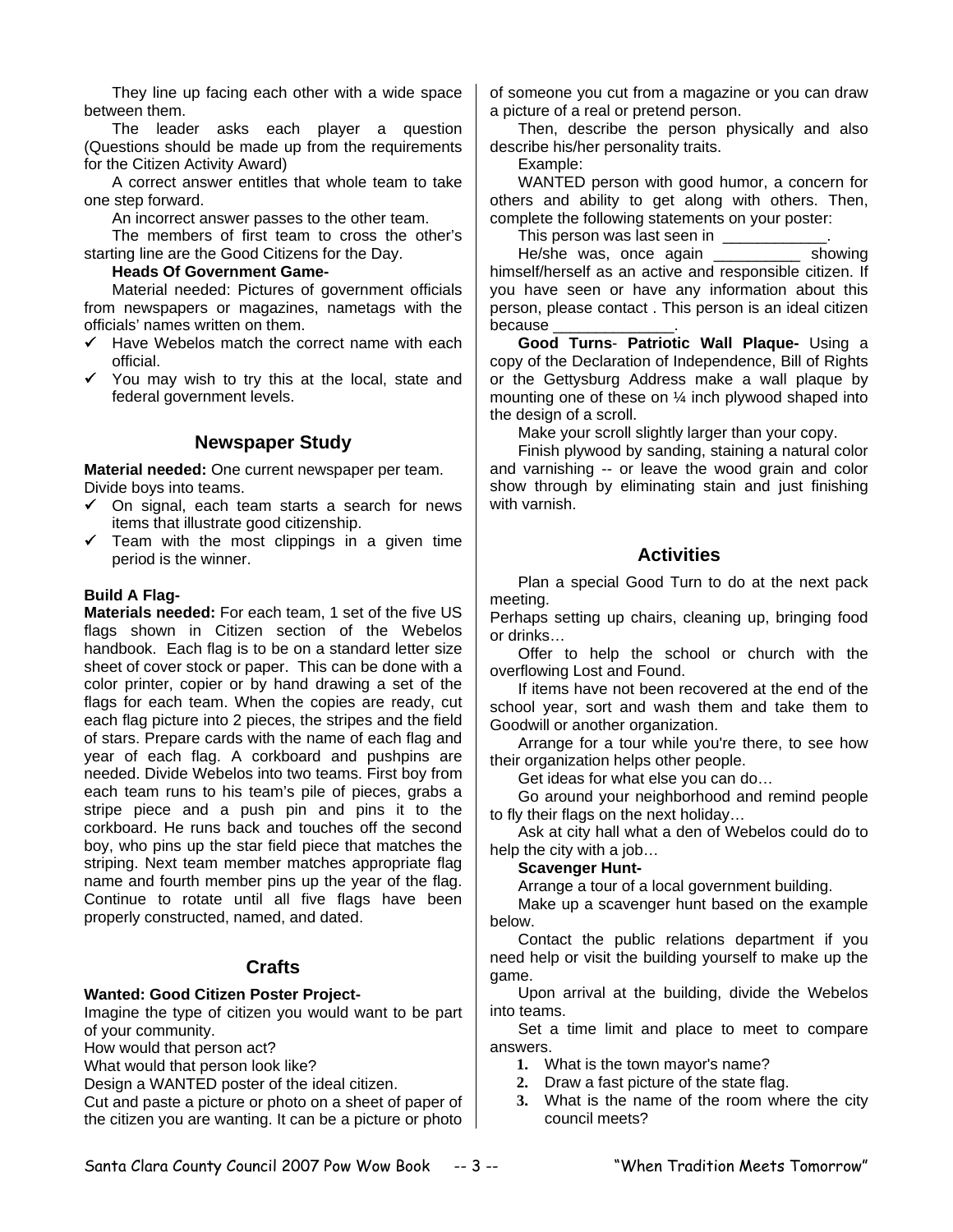- **4.** What are the office hours of the Water Department?
- **5.** What is the phone number of the building?
- **6.** Find out what job one person does in the building?

#### **Citizen**

Sung to **"**Row, Row, Row Your Boat" Fly, fly, fly your flag, On our holidays, Be a loyal citizen, In this and other ways. We're good citizens,

From a land that's free, We should all be proud to serve, So patriotically.

Be good citizens, Webelos like me, I'll be loyal, honest, true, And keep my country free.

*Note – It may seem very tempting for a First Year Webelos leader to jump in and do Citizen, which is a specifically required activity badge, versus the recommended Communicator or maybe Outdoorsman (If your council has a Fall Webelos weekend) but please don't do this. Your new Webelos need to start with a few fun badges until they get the hang of the Webelos program. I have seen many Leaders and boys who did Citizen for their first badge discouraged by the time they finished. By next Fall both the boys and you will understand Webelos better and be ready to earn this badge. CD* 

The Webelos Leader must plan so the boys get feeling for the real meaning of citizenship without spending a lot of time in study. One of the best ways to stress the meaning of citizenship is by practicing the good turn.

The appeal of this badge to the boys will be determined in large part by the method used by the Webelos Leader in presenting it. It can be exciting, fun and informative; or it can be just some more reports to write. Because of its importance, the leader is encouraged to make a special effort in planning it.

Exactly what is citizenship? What does it mean? Where does the word come from? Citizenship comes from the Latin word civitas which means citizens united in a community. Citizenship means full membership of a nation, state, or community and full membership means taking part in every aspect of the community or nation that is possible.

The following is a partial list of the qualities of a citizen and some of the rights and duties of a citizen. Our Constitution says that we have these rights and guarantees them to us.

## **Your Rights As A Citizen:**

The right to equal protection under the law and equal justice in court.

The right to be free from arbitrary arrest or search.

The right to equal education and economic opportunity.

The right to select public offices in free elections.

The right to own property.

The right to free speech, press, and assembly.

The right of religious freedom.

The right to have a lawyer and a speedy court trial if accused of a crime.

## **Your Duties As A Citizen:**

If you are going to have rights as a citizen and you want to keep. them, then you also have certain duties that you must take care of. Your duties as a citizen are:

- Obey the laws.
- Respect the rights of others.
- Keep informed on issues of National and local government.
- To vote in elections.
- To serve and defend your country.
- To assist the agencies of law enforcement.

• To practice and teach good citizenship in your home.

## **Citizenship Pledge:**

"As future citizens, we will do our best to be prepared in body and will, in spirit and skill. We accept our obligation to God and will show by our actions we are willing to serve others and be good members of the Scouting team".

#### **Den Activities:**

- While working on this badge is a good time to teach the history of the flag, how to display it, how to respect it, and the care and handling of it. If you should need to know more information about the flag you could use as your source a good encyclopedia. The Marines have a pamphlet out about out flag and also have posters.
- Discuss requirements of Badge with boys. Decide on a good turn for the school, church or community and plan how to carry it out. Perhaps the den will want to involve the whole pack in their good turn, so that all the boys will be included in the excitement and rewarding feeling of doing something for others.
- Make log books for boys to record their work on the badge.
- Plan a special good turn for the next pack meeting, such as setting up chairs, ushering, cleanup, etc.
- Visit a local city government agency. Find out how it works, what services it provides, how it affects you and your family.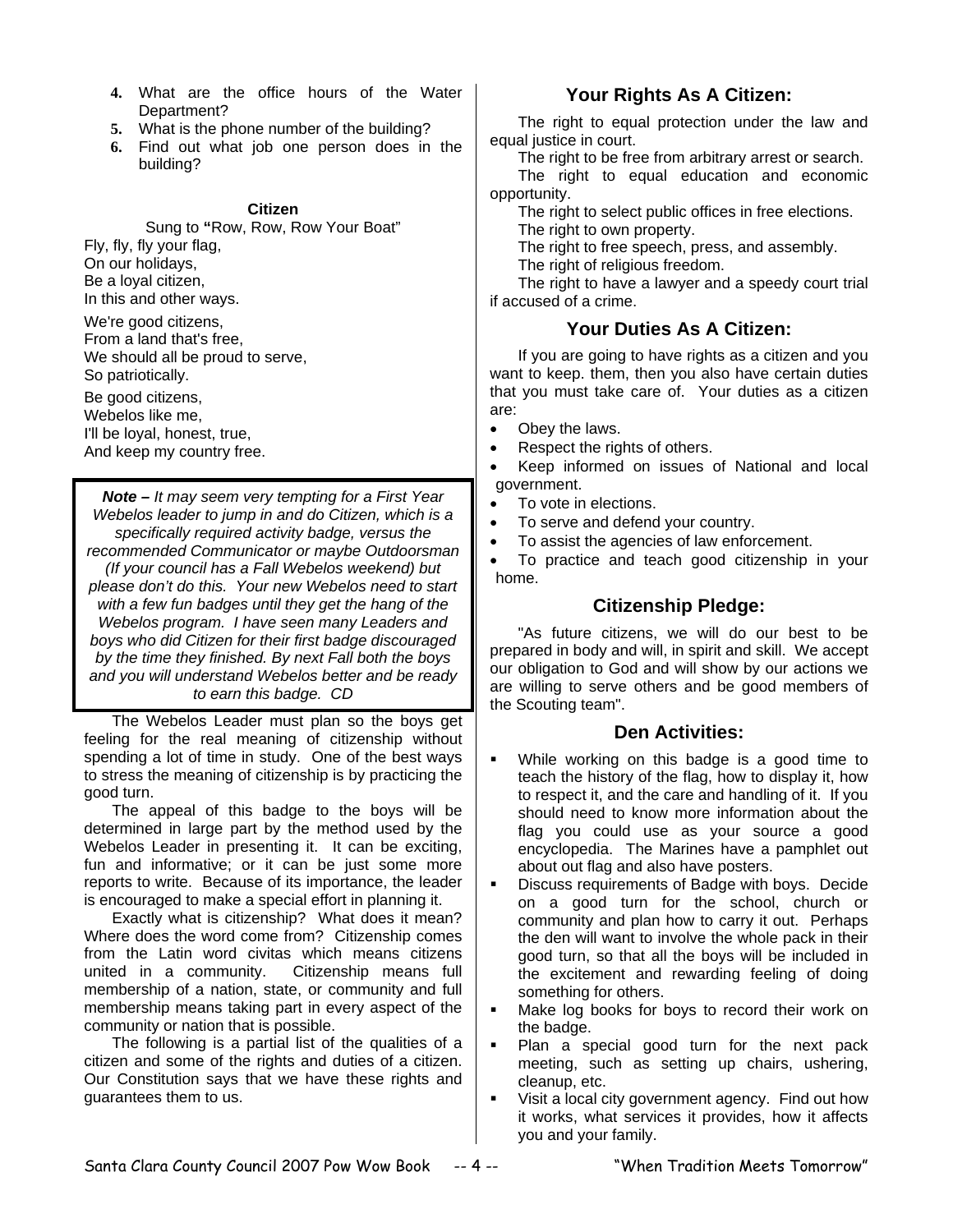- A campaign against litter is a "must" for good citizenship. Discuss how your den can carry on such a campaign and do it. This could include making posters for display, litter clean-up, making litter bags, a fight against pollution, collecting items for recycling.
- **Discuss** the various organizations in the community which help people. How are they financed and run? Do they use volunteer help?
- Attend a naturalization ceremony.
- Observe the voting process.
- **•** Visit a city council meeting or school board meeting.
- Remind people to fly the flag.
- Invite a new citizen to speak to your den on what becoming an American citizen means to him.
- Visit a court. Ask the judge to speak to the boys about citizenship. Acquaint boys with the court procedure.
- Visit police and/or fire department.
- Learn more about your community from the Chamber of Commerce.
- Discuss difference between the rights and duties of a citizen.

## **Games**

**Scrambled Presidents** - Scramble up the letters in the names of various presidents of the United States. Let your Webelos Scouts unscramble them.

#### **Name The Office - You Name The Man -**

You say the word "President", Webelos Scout Says "Bush", "Governor" "Schwartseneger" (CA) - "Mayor" *(will vary),* etc.

**Flag Quiz** - After your Webelos have studied flag history in the Scout Handbook, give them a quiz.

## **Gathering Activity:**

**Great Documents Quiz** How much do you know about two of the greatest documents ever written...the Declaration of Independence and the Constitution of the United States?

1. The first words of the Declaration of Independence are:

"We hold these truths to be self-evident..."

"We, the People of the United States..."

"When in the course of human events..."

"Four score and seven years ago..."

2. The first draft of the Declaration of Independence was written by:

John Hancock Button Gwinnett George Washington Thomas Jefferson

3. The Constitution of the United States was signed in what year?

1776

1492

- 1787
- 1620

4. What is the minimum age for a President of the United States, and in what document is this stated?

5. Which amendment to the Constitution provided for the abolition of slavery?

Tenth Amendment Thirteenth Amendment Third Amendment Sixteenth Amendment

 6. A senator serves a term of: Six years Two years Four years Eight years

7. What is the maximum number of years a President may serve?

8. Which amendment to the Constitution guarantees freedom of speech?

Fourteenth Amendment

First Amendment Twenty-ninth Amendment

Fifth Amendment

9. What legislative body has the sole power to impeach a President?

10. Who takes over in the event of death of the President?

#### **Answers:**

- 1. "When in the course of human events..."
- *2.* Thomas Jefferson
- *3.* 1787
- *4.* Age 35, as stated in the Constitution
- *5.* Thirteenth
- *6.* Six years
- *7.* Ten years (two terms plus the remainder of a predecessor's term if 2 years or less)
- *8.* First Amendment
- *9.* House of Representatives
- *10.* Vice President

# **Do You Know Your Flag?**

*(This quiz can be very tricky!)* 

- 1. The flag is raised: (a) slowly (b) briskly (c) at any speed that is comfortable.
- 2. If you carried the flag in a parade before the President of the United States, you would dip the flag in salute to the President as you walk past him. True or False?
- 3. The flag must never be lowered no matter how bad the weather conditions. True or False?
- 4. The flag is never allowed to fly after daylight hours anywhere in the world. True or False?
- 5. When the flag is carried in parades or other occasions, it is escorted by an honor guard. True or False?

Santa Clara County Council 2007 Pow Wow Book -- 5 -- "When Tradition Meets Tomorrow"